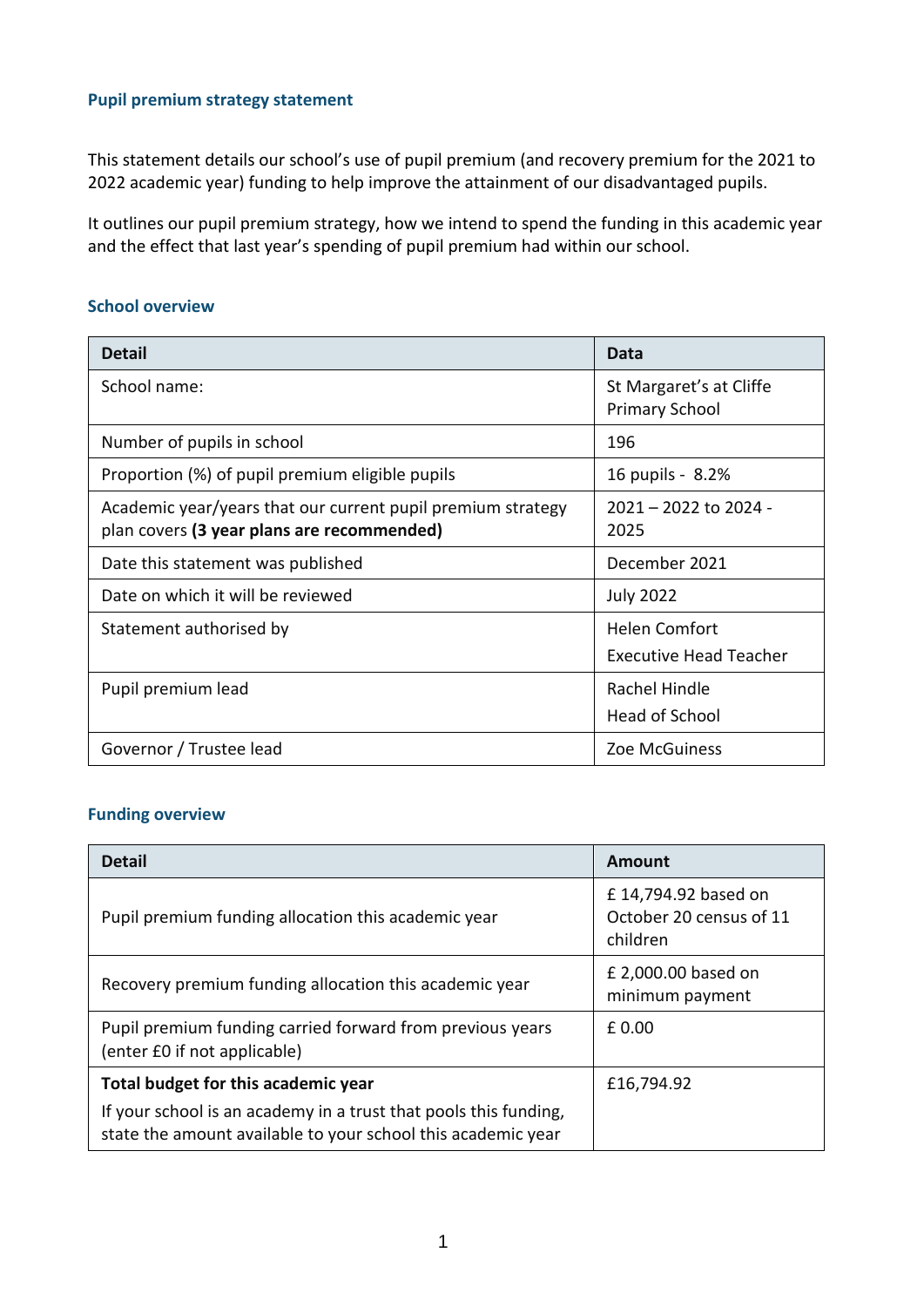### **Part A: Pupil premium strategy plan**

### **Statement of intent**

Our intention is that all pupils at St Margaret's-at-Cliffe Primary School become confident, resilient, life-long learners who reach their full potential and make maximum progress. We are dedicated to securing them with strong emotional and mental health; preparing them for their lives as global citizens in a rapidly changing world.

We believe that every child, regardless of their background, gender or faith, should have access to a knowledge-based, wide, exciting and inspiring curriculum that enables them to shine, achieve and reach their potential, develop a sense of awe and wonder and prepare them for the global society in which we live. The purpose of our pupil premium strategy is to support disadvantaged pupils to achieve this goal.

High-quality teaching is at the heart of our approach, with a focus on areas in which disadvantaged pupils require the most support. This is proven to have the greatest impact on closing the disadvantage attainment gap and at the same time will benefit the non-disadvantaged pupils in our school. Implicit in the intended outcomes detailed below, is the intention that nondisadvantaged pupils' attainment will be sustained and improved alongside progress for their disadvantaged peers.

Our strategy is also integral to wider school plans for education recovery, notably in its targeted support for pupils whose education has been worst affected, including non-disadvantaged pupils. Our approach will be responsive to common challenges and individual needs, rooted in robust diagnostic assessment, not assumptions about the impact of disadvantage.

To ensure they are effective we will:

- act early to intervene at the point need is identified, recognising when needs can be met at a whole class level and when specific interventions with proven records of closing attainment gaps should be used
- ensure disadvantaged pupils are challenged in the work that they're set and work is appropriate to needs
- adopt a whole school approach in which all staff take responsibility for disadvantaged pupils' outcomes and raise expectations of what they can achieve
- monitor self-esteem and mental health to ensure all pupils are offered timely support to meet these needs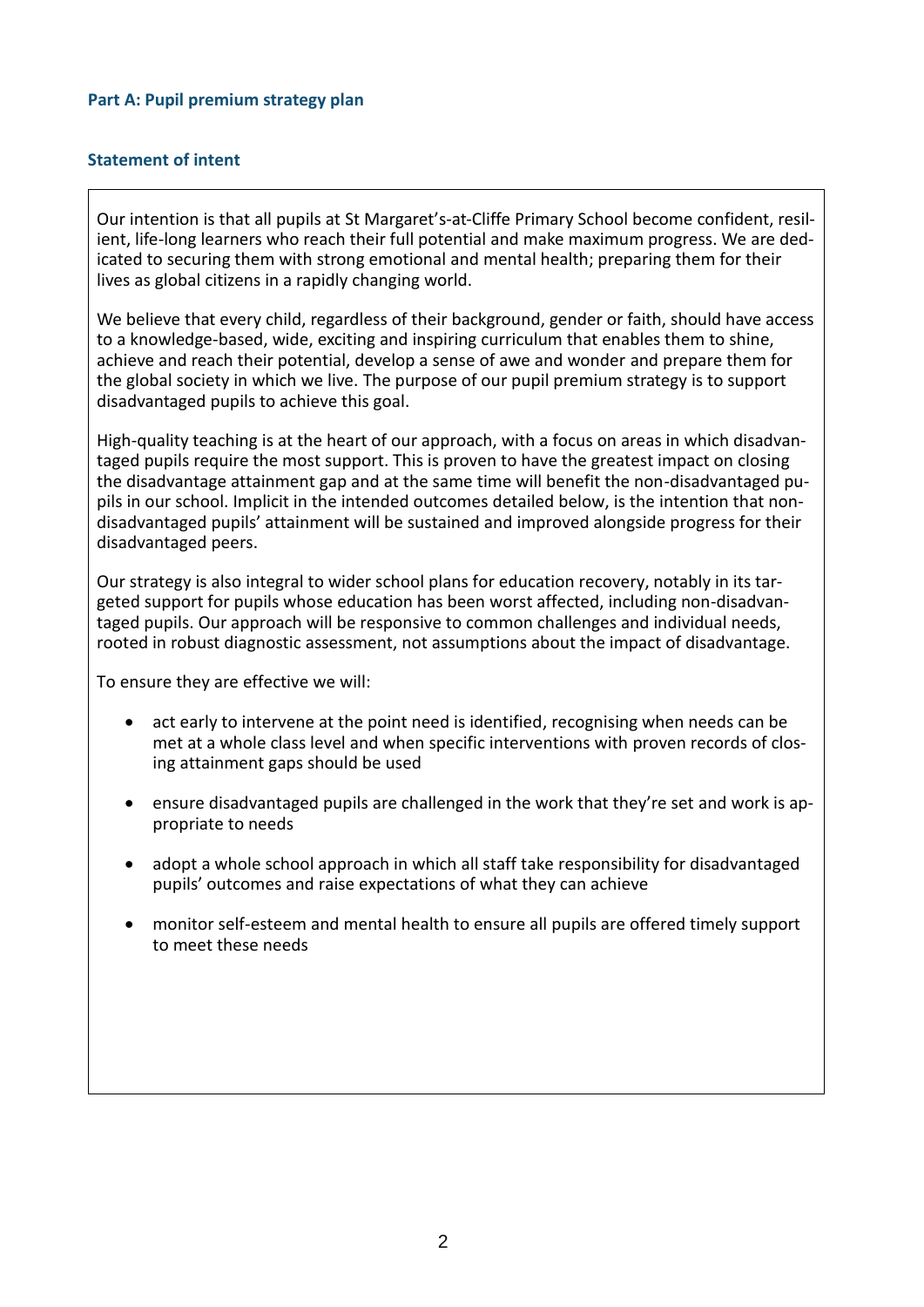# **Challenges**

This details the key challenges to achievement that we have identified among our disadvantaged pupils.

| <b>Challenge</b><br>number | <b>Detail of challenge</b>                                                                                                                                                                                                                            |
|----------------------------|-------------------------------------------------------------------------------------------------------------------------------------------------------------------------------------------------------------------------------------------------------|
| 1                          | Assessments, observations and discussions with pupils and staff suggest<br>disadvantaged pupils generally have greater difficulties with phonics than their<br>peers. This negatively impacts their development as readers.                           |
| 2                          | Discussions with staff suggest that disadvantaged pupils are not completing<br>their home-learning and home-reading tasks as regularly as non-<br>disadvantaged pupils. This negatively impacts their development as readers.                         |
| 3                          | Our assessments and observations indicate that the education of many of our<br>disadvantaged pupils have been impacted by partial school closures to a<br>greater extent than for other pupils. These findings are supported by national<br>studies.  |
|                            | This has resulted in significant knowledge gaps leading to pupils falling behind<br>age-related expectations, especially in maths and writing.                                                                                                        |
| 4                          | Our assessments (CPOMS entries) have identified social and emotional issues<br>for many of our disadvantaged children - due to changes in family units ie:<br>parents splitting up, or a parent not engaging consistently with their<br>son/daughter. |
| 5                          | A number of our disadvantaged children are also on the SEND register or were<br>not working at age expected levels when they joined the school as casual<br>entrants.                                                                                 |

## **Intended outcomes**

This explains the outcomes we are aiming for **by the end of our current strategy plan**, and how we will measure whether they have been achieved.

| <b>Intended outcome</b>                                         | <b>Success criteria</b>                                                                                                                        |
|-----------------------------------------------------------------|------------------------------------------------------------------------------------------------------------------------------------------------|
| Improved reading attainment among<br>disadvantaged pupils (KS2) | All Key Stage 2 disadvantaged children in<br>2024/25 have a reading age at least in line<br>with chronological age                             |
|                                                                 | KS2 reading outcomes in 2024 /25 show<br>that all disadvantaged pupils, unless they<br>have relevant SEN needs, meet the<br>expected standard. |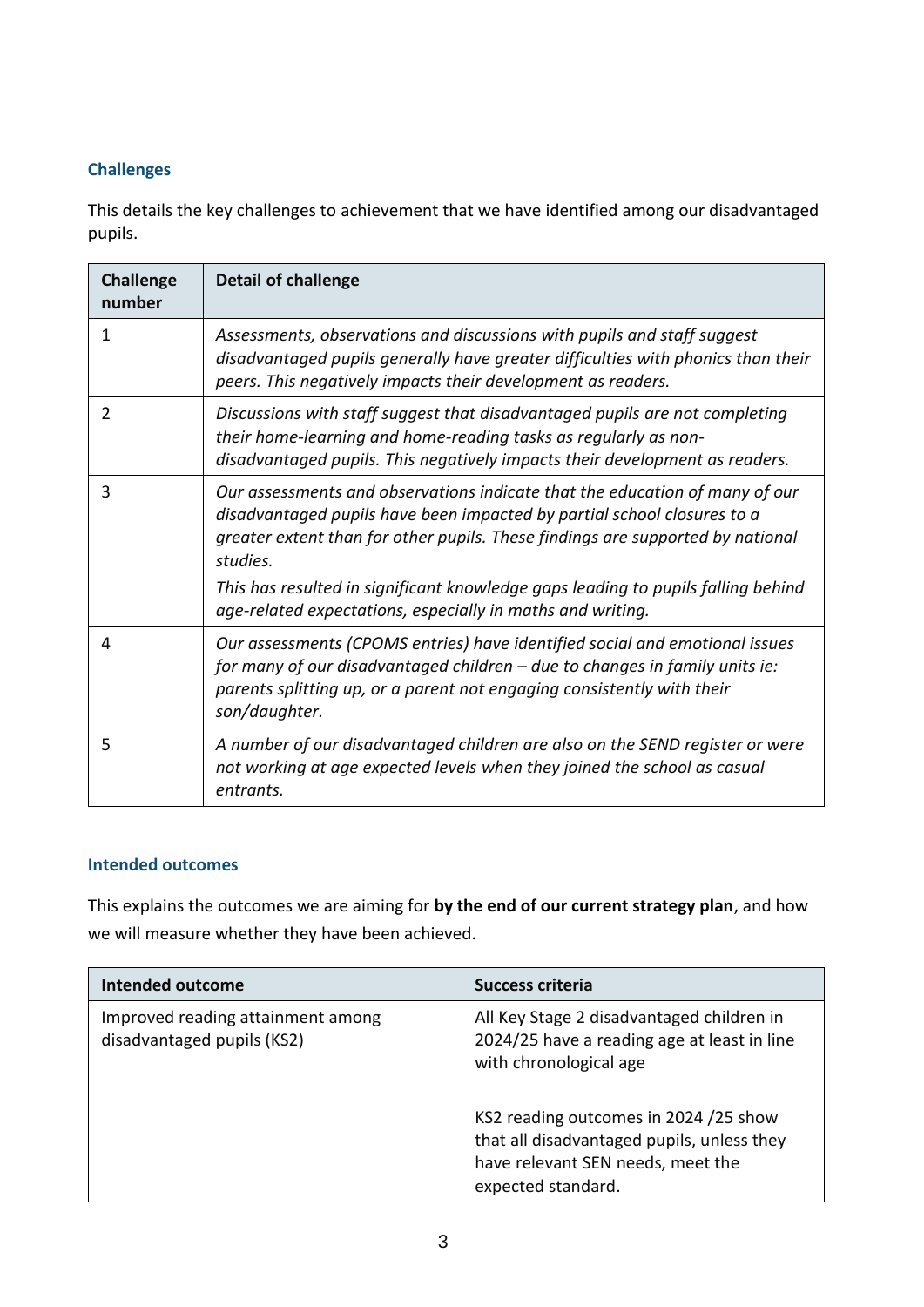|                                                                                            | KS2 reading outcomes in 2024/25 show that<br>all disadvantaged pupils make at least<br>expected progress                                                                   |  |
|--------------------------------------------------------------------------------------------|----------------------------------------------------------------------------------------------------------------------------------------------------------------------------|--|
| Improved reading attainment among<br>disadvantaged pupils (KS1)                            | KS1 reading outcomes, in 2024/25, show<br>that all disadvantaged pupils, unless they<br>have relevant SEN needs, meet the<br>expected standard for phonics screening       |  |
|                                                                                            | KS1 reading outcomes in 2024/25 show<br>that all disadvantaged pupils make at least<br>expected progress                                                                   |  |
| Disadvantaged pupils completing home-<br>learning and home-reading tasks.                  | Disadvantaged pupils in 2024/25 have the<br>opportunity to complete essential learning<br>tasks each week                                                                  |  |
| Improved maths attainment for<br>disadvantaged pupils at the end of KS2                    | KS2 maths outcomes in 2024/25 show that<br>disadvantaged pupils meet the expected<br>standards, unless they have relevant SEND<br>needs                                    |  |
| Improved writing attainment for<br>disadvantaged pupils at the end of KS2                  | KS2 writing outcomes in 2024/25 show that<br>disadvantaged pupils meet the expected<br>standards, unless they have relevant SEND<br>needs                                  |  |
| To achieve and sustain improved wellbeing<br>for all pupils in our school particularly our | Sustained high levels of well-being from<br>2024/25 demonstrated by:                                                                                                       |  |
| disadvantaged pupils                                                                       | Qualitative data from student voice,<br>student and parent surveys and<br>teacher observations                                                                             |  |
|                                                                                            | Salus Anti-bullying survey show<br>reduction in numbers of pupils<br>recording bullying incidents                                                                          |  |
|                                                                                            | Increase in participation in<br>enrichment activities                                                                                                                      |  |
| Disadvantaged children, also on the SEND<br>register making expected or better progress    | 100% of pupils on the SEND register, who<br>are also disadvantaged, in 2024-25 make at<br>least expected progress from their entry<br>points in reading, writing and maths |  |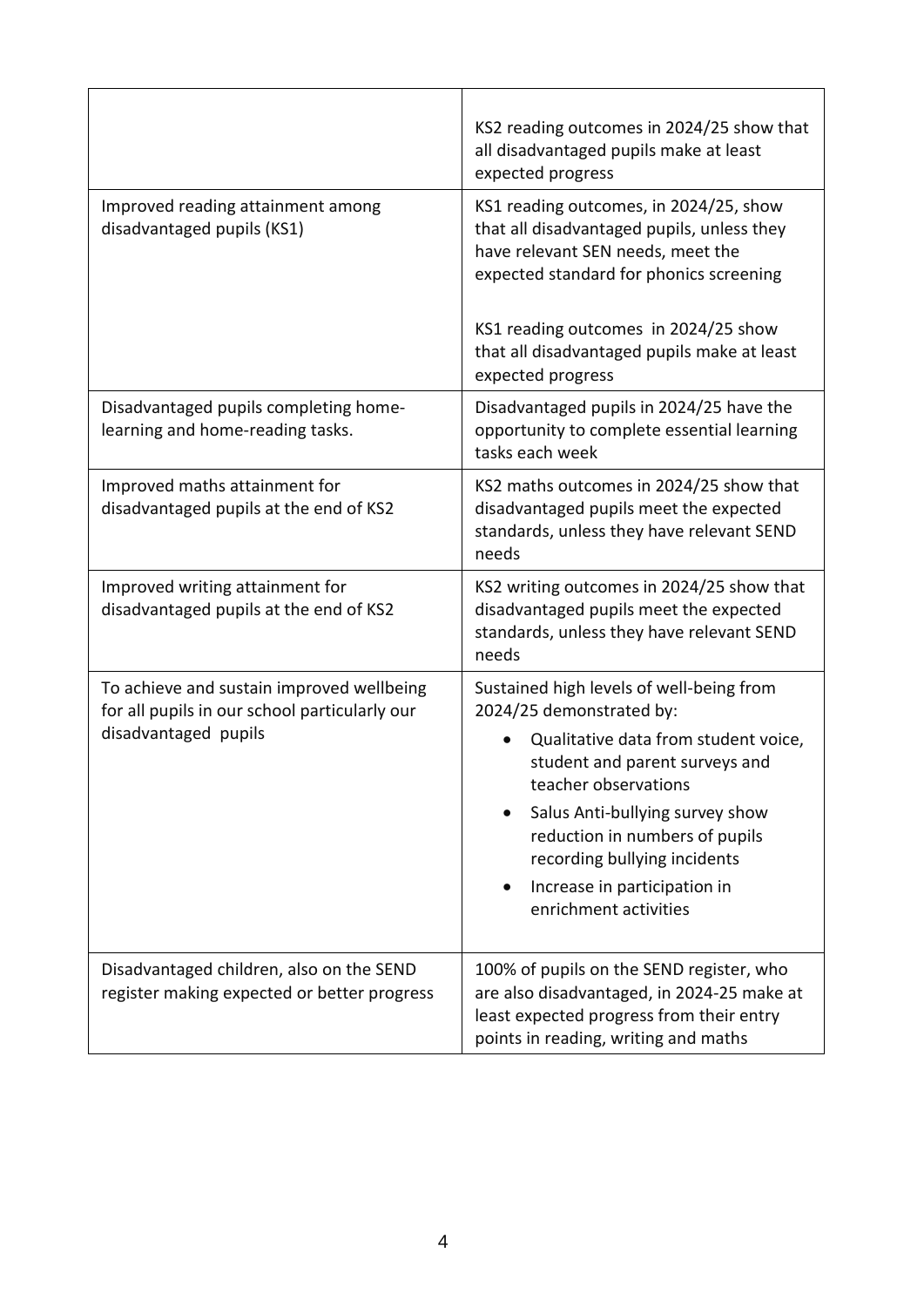# **Activity in this academic year**

This details how we intend to spend our pupil premium (and recovery premium funding) **this academic year** to address the challenges listed above.

# **Teaching (for example, CPD, recruitment and retention)**

Budgeted cost: £ *5,200.14*

| <b>Activity</b>                                                                                                                                                                                                          | Evidence that supports this approach                                                                                                                                                                                                                                                                                                                                                | <b>Challenge</b><br>number(s)<br>addressed |
|--------------------------------------------------------------------------------------------------------------------------------------------------------------------------------------------------------------------------|-------------------------------------------------------------------------------------------------------------------------------------------------------------------------------------------------------------------------------------------------------------------------------------------------------------------------------------------------------------------------------------|--------------------------------------------|
| Purchase of a DfE<br>validated Systematic<br>Phonics Programme to<br>secure teaching for all<br>pupils                                                                                                                   | Phonics approaches have a strong<br>evidence base that indicates a positive<br>impact on the accuracy of word reading,<br>particularly for disadvantaged pupils:<br>Phonics   Toolkit Strand   Education<br>Endowment Foundation   EEF                                                                                                                                              | 1,3,5                                      |
| Enhancement of our<br>maths teaching and<br>curriculum planning in<br>line with DfE and EEF<br>guidance<br>Funding teacher and<br>Subject lead release time<br>to embed key elements of<br>guidance in school            | The DfE non-statutory guidance has been<br>produced in conjunction with the<br>National Centre for Excellence in the<br>Teaching of Mathematics, drawing on<br>evidence-based approaches:<br>Maths guidance_KS_1_and_2.pdf<br>(publishing.service.gov.uk)<br>The EEF guidance is based on a range of<br>the best available evidence: Improving<br>Mathematics in Key Stages 2 and 3 | 3,5                                        |
| Training for staff to<br>ensure assessments are<br>interpreted and<br>administered correctly                                                                                                                             | Standardised tests can provide reliable<br>insights into the specific strengths and<br>weaknesses of each pupil to help ensure<br>they receive the correct additional<br>support through interventions or teacher<br>instruction: Standardised tests  <br>Assessing and Monitoring Pupil Progress<br>  Education Endowment Foundation  <br>EEF                                      | 3,5                                        |
| Improve the quality of<br>social and emotional<br>(SEL) learning. SEL<br>approaches will be<br>embedded into routine<br>educational practices and<br>supported by professional<br>development and training<br>for staff. | There is extensive evidence associating<br>childhood social and emotional skills with<br>improved outcomes at school and in later<br>life (e.g., improved academic<br>performance, attitudes, behaviour and<br>relationships with peers):<br>EEF_Social_and_Emotional_Learning.pdf<br>(educationendowmentfoundation.org.uk)                                                         | 4,5                                        |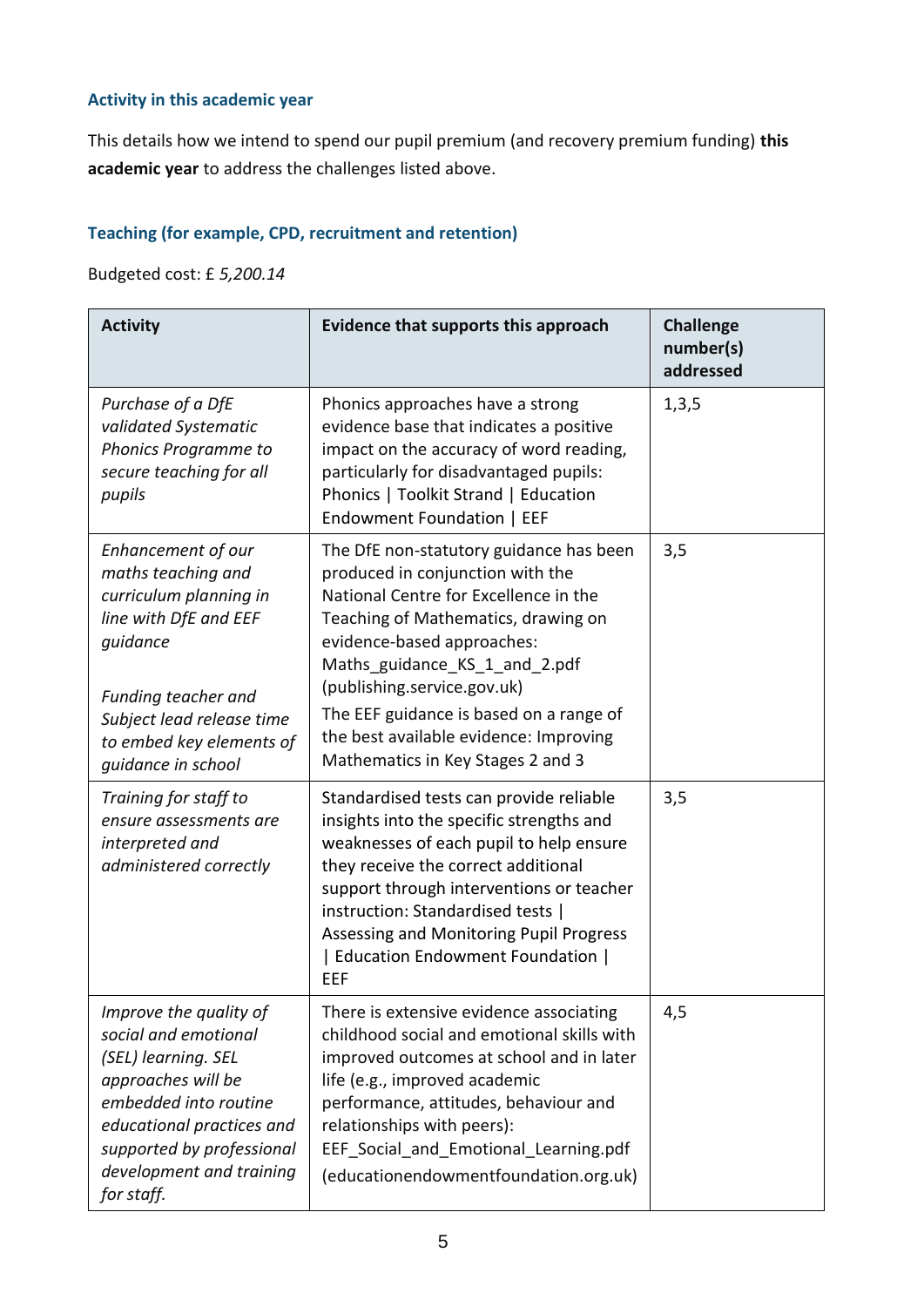| Enhancement of our<br>writing teaching and<br>curriculum planning in<br>line with DfE and EEF<br>quidance<br>Funding teacher and | The DfE document: 'What is the research<br>evidence on writing?' Education<br>Standards Research Team, Department<br>for Education non-statutory guidance has<br>been produced in conjunction drawing<br>on evidence-based approaches: DFE-<br>RR238.pdf (publishing.service.gov.uk) | 3,5 |
|----------------------------------------------------------------------------------------------------------------------------------|--------------------------------------------------------------------------------------------------------------------------------------------------------------------------------------------------------------------------------------------------------------------------------------|-----|
| Subject lead release time<br>to embed key elements of<br>quidance in school                                                      | The EEF guidance is based on a range of<br>the best available evidence: Talk for<br>Writing   EEF<br>(educationendowmentfoundation.org.uk)                                                                                                                                           |     |

# **Targeted academic support (for example, tutoring, one-to-one support structured interventions)**

# Budgeted cost: £ *12,540*

| <b>Activity</b>                                                                                                                                                          | Evidence that supports this approach                                                                                                                                                                                                                                                                                                                                       | Challenge number(s)<br>addressed |
|--------------------------------------------------------------------------------------------------------------------------------------------------------------------------|----------------------------------------------------------------------------------------------------------------------------------------------------------------------------------------------------------------------------------------------------------------------------------------------------------------------------------------------------------------------------|----------------------------------|
| <b>Additional phonics</b><br>sessions targeted at<br>disadvantaged pupils<br>who require further<br>phonics support.                                                     | Phonics approaches have a strong<br>evidence base indicating a positive<br>impact on pupils, particularly from<br>disadvantaged backgrounds. Targeted<br>phonics interventions have been shown<br>to be more effective when delivered as<br>regular sessions over a period up to 12<br>weeks: Phonics   Toolkit Strand  <br>Education Endowment Foundation   EEF           | 1                                |
| Small group tuition<br>targeted at<br>disadvantaged pupils<br>Providing training to<br>the staff that deliver<br>small group support is<br>likely to increase<br>impact. | Small group tuition targeted at specific<br>needs and knowledge gaps can be an<br>effective, cost effective, method to<br>support low attaining pupils or those<br>falling behind. Small group tuition has an<br>average impact of four months'<br>additional progress over the course of a<br>year.<br>Small group tuition   EEF<br>(educationendowmentfoundation.org.uk) | 1,3,5                            |

# **Wider strategies (for example, related to attendance, behaviour, wellbeing)**

Budgeted cost: £ *2,191.00*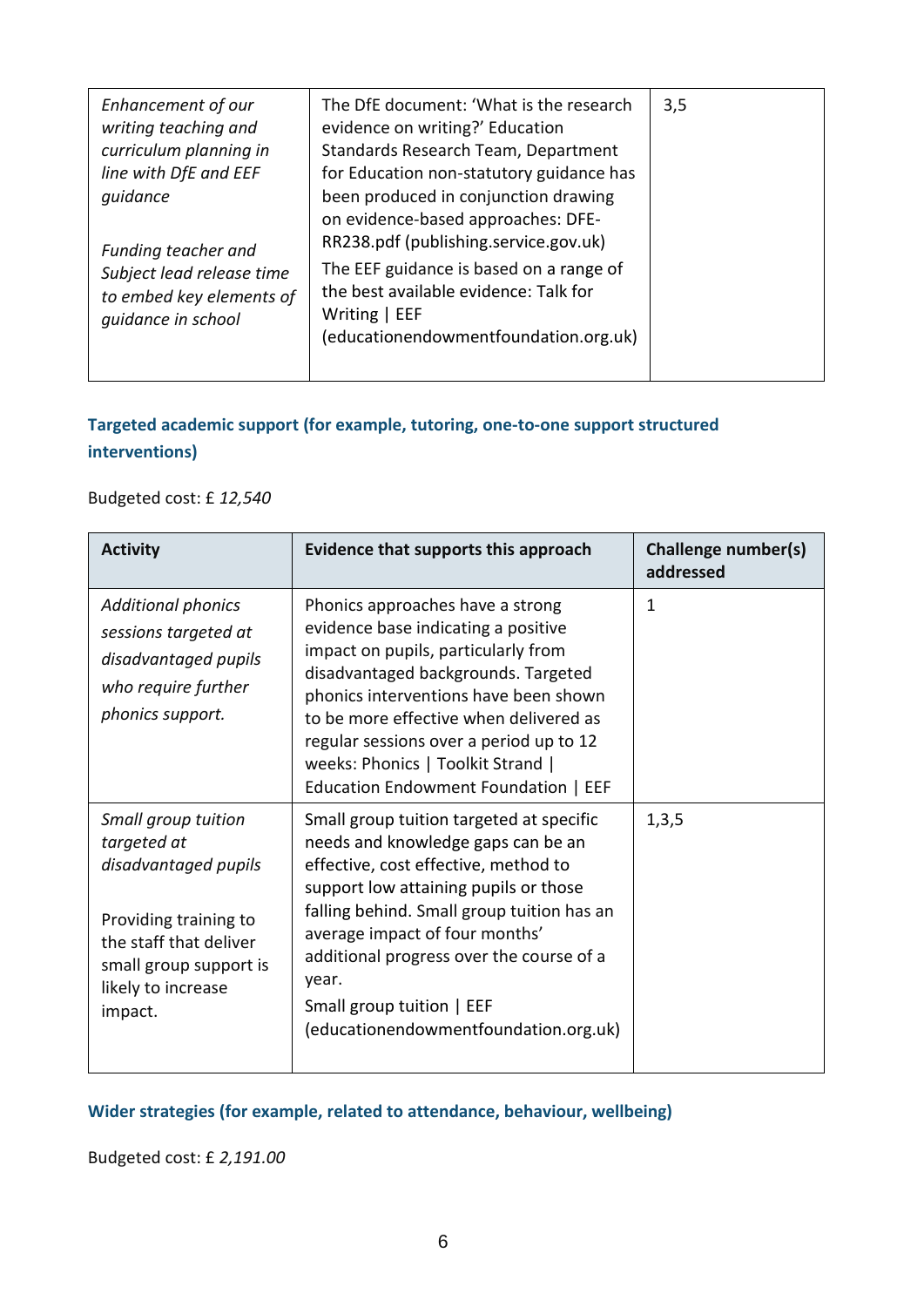| <b>Activity</b>                                                                                                                                                                                      | Evidence that supports this approach                                                                                                                                                                                                                                                                                                                                                                                                                                                                                                      | <b>Challenge number(s)</b><br>addressed |
|------------------------------------------------------------------------------------------------------------------------------------------------------------------------------------------------------|-------------------------------------------------------------------------------------------------------------------------------------------------------------------------------------------------------------------------------------------------------------------------------------------------------------------------------------------------------------------------------------------------------------------------------------------------------------------------------------------------------------------------------------------|-----------------------------------------|
| Enhancement of in school<br>provision for home-<br>learning for those not<br>fully engaging at home                                                                                                  | EEF document - Homework   EEF<br>(educationendowmentfoundation.org<br>.uk)<br>Suggests that: Homework has a<br>positive impact on average (+5<br>months), Pupils may not have a quiet<br>space for home learning - it is<br>important for schools to consider how<br>home learning can be supported (e.g.<br>through providing homework clubs for<br>pupils). Homework that is linked to<br>classroom work tends to be more<br>effective. In particular, studies that<br>included feedback on homework had<br>higher impacts on learning. | $\overline{2}$                          |
| Whole staff training on<br>supporting mental health<br>and well-being<br>approaches with the aim<br>of developing our ability<br>to support needs within<br>our whole school ethos<br>across school. | Both targeted interventions and<br>universal approaches can have<br>positive overall effects: Behaviour<br>interventions   EEF<br>(educationendowmentfoundation.org<br>.uk)                                                                                                                                                                                                                                                                                                                                                               | 4                                       |
| Contingency fund for<br>acute issues.                                                                                                                                                                | Based on our experiences and those<br>of similar schools to ours, we have<br>identified a need to set a small<br>amount of funding aside to respond<br>quickly to needs that have not yet<br>been identified.                                                                                                                                                                                                                                                                                                                             | All                                     |

**Total budgeted cost: £** *19,931.14*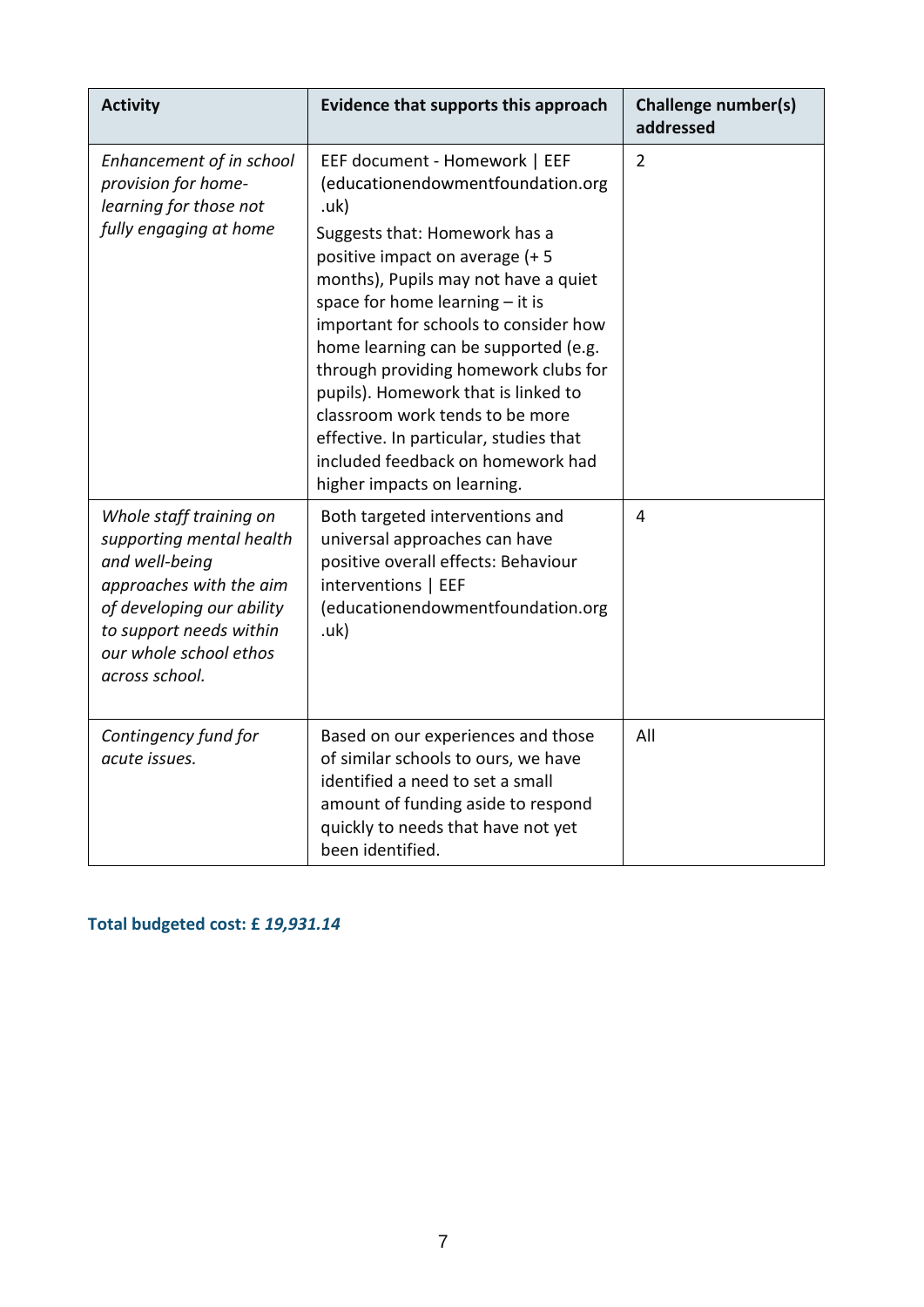### **Part B: Review of outcomes in the previous academic year**

### **Pupil premium strategy outcomes**

This details the impact that our pupil premium activity had on pupils in the 2020 to 2021 academic year.

*Our internal assessments during 2020/21 suggested that the performance of disadvantaged pupils was lower than in the previous 2019 /20 years in key areas of the curriculum. Despite being on track during the first year (2018/19), the outcomes we aimed to achieve in our previous strategy by the end of 2020/21 were therefore not fully realised.* 

*Our assessment of the reasons for these outcomes points primarily to Covid-19 impact, which disrupted all our subject areas to varying degrees. As evidenced in schools across the country, school closure was most detrimental to our disadvantaged pupils, and they were not able to benefit from our pupil premium funded improvements to teaching and targeted interventions to the degree we had intended. The impact was mitigated by our resolution to maintain a high quality curriculum, including during periods of partial closure, which was aided by use of online resources such as those provided by Oak National Academy. However, our disadvantaged pupils despite our best efforts to support families, were impacted by a lack of engagement with the home-learning opportunities during the partial school closures.* 

*Analysis of our disadvantaged pupils suggests that many of them have had family breakdowns, or further reduction in their time spent with key members of their family (not all Covid-19 related) and our assessments and observations indicated that wellbeing and mental health were significantly impacted last year. We used pupil premium funding to provide wellbeing support for all pupils, and targeted interventions where required. We are building on that approach with the activities detailed in this plan. We used money outside of the Pupil Premium funding to train a member of our Senior Leadership team in Mental Health First Aid to further enhance the support we can offer to children and families in this area.*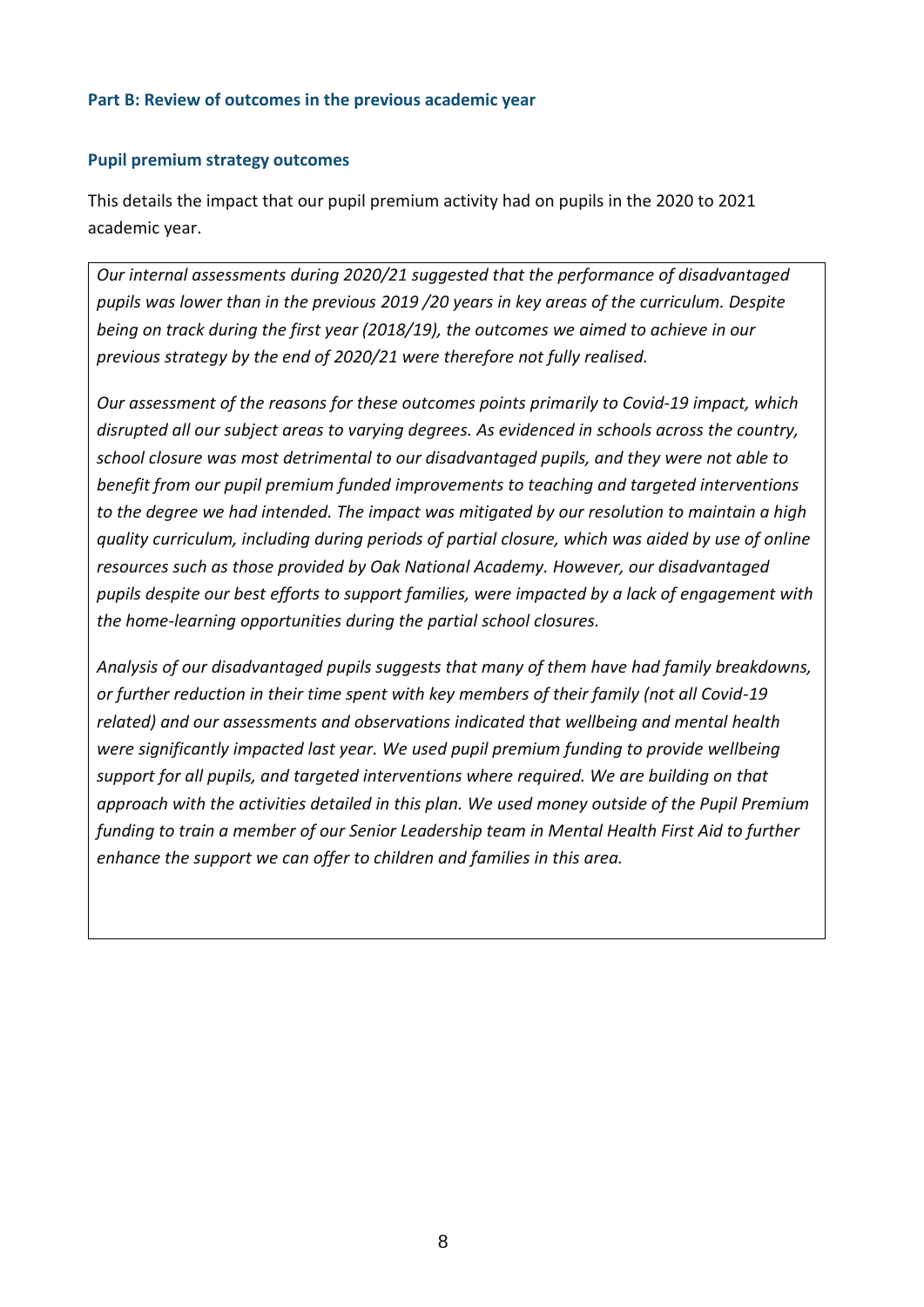# **Externally provided programmes**

*Please include the names of any non-DfE programmes that you purchased in the previous academic year. This will help the Department for Education identify which ones are popular in England*

| Programme                         | Provider                                                               |
|-----------------------------------|------------------------------------------------------------------------|
| Jigsaw - whole School PHSE scheme | Primary and Secondary PSHE lessons<br>fulfilling RSE   Jigsaw PSHE Ltd |
|                                   |                                                                        |

# **Service pupil premium funding (optional)**

*For schools that receive this funding, you may wish to provide the following information:* 

| <b>Measure</b>                                                                    | <b>Details</b> |
|-----------------------------------------------------------------------------------|----------------|
| How did you spend your service pupil<br>premium allocation last academic year?    | None $- n/a$   |
| What was the impact of that spending on<br>service pupil premium eligible pupils? | n/a            |